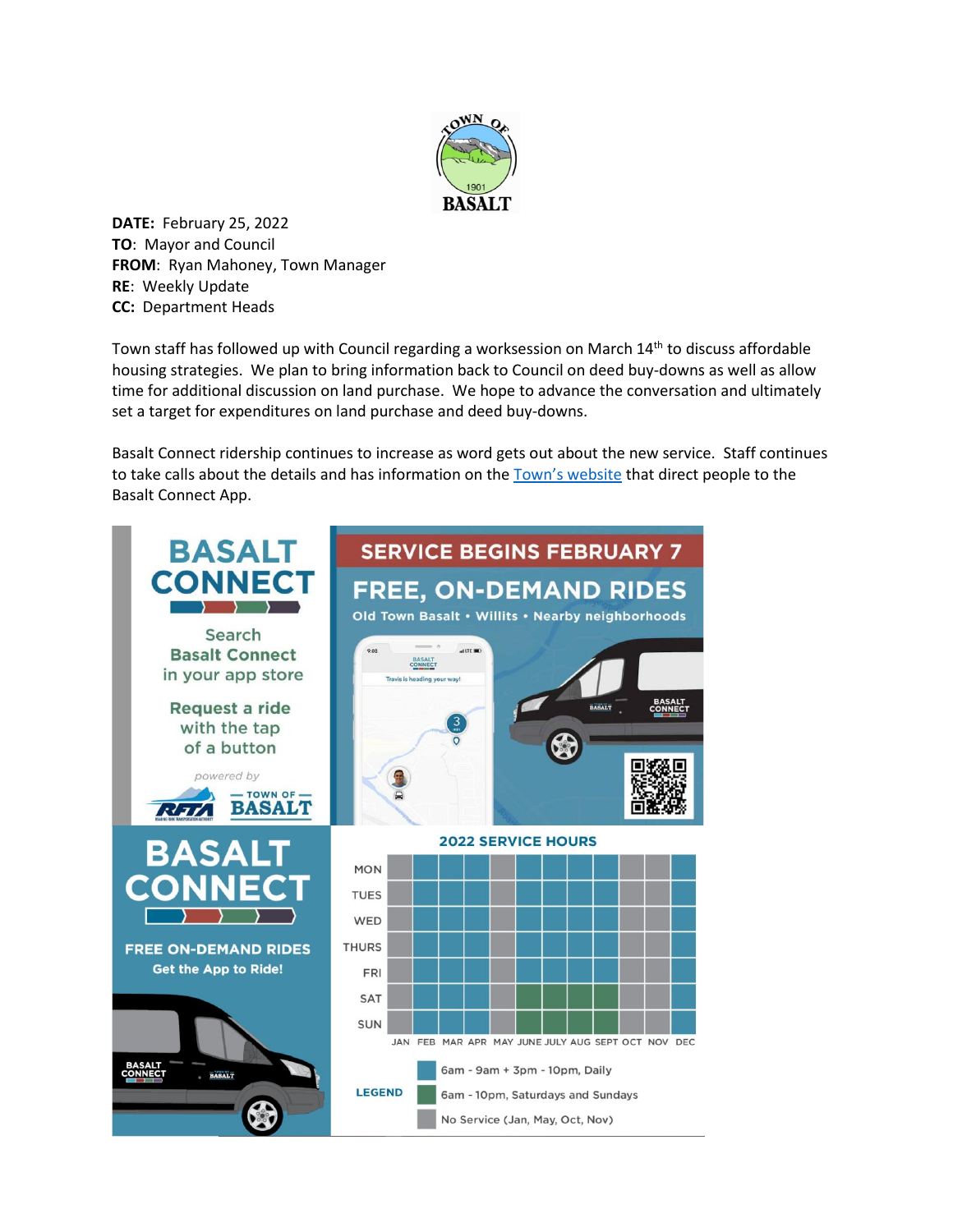## **Police**

Our collaborative teen winter driving program is moving forward and will host the first training on March 5<sup>th</sup> at the Aspen Motorsports track in Woody Creek. Driving instructors from the Basalt, Aspen and Snowmass Village Police Departments along with the Pitkin County Sheriff's office will instruct the students.

This week the Police Department has been assisting Public Works by educating residents and business owners that they cannot shovel their snow onto the sidewalks and roadways. We continue to enforce our 72-hour parking restriction to keep vehicles moving to assist with plowing operations.

Our second Community Police Academy class will be held on Saturday. Students will learn about patrol operations and vehicle stops.

School Resource Officer Jason Hegberg has been instructing in the Basalt High School health classes. He has been discussing current trends regarding illegal drug and alcohol usage along with the potential criminal penalties associated with students being in possession.

## **Public Works**

Public Works has had a full spectrum of snow duties this week. We have been plowing, sanding, pushing back, picking up piles, breaking ice, clearing drains, repair, and maintenance on equipment, and doing our regular cleaning and maintenance. Never a dull moment. We had to replace brackets on our Tool Cat plow we use on paths and replace filters and work on the throttle on the Ventrac we use on sidewalks. We were fortunate that while the Tool cat was down, we were able to put the Tool Cat blade on the skid steer and kept going.

Public Works had our pre-bid meetings this week on our street maintenance for the year. We presented the Town's streets that we want to have chip sealed, milled, and repaired. The desired work and time frames were discussed due to the fact we preferer schools to be out of session. The contractors will put together their bids for us to review. This week Public Works selected the winning bids on the crack sealing and the line painting contractors.

Public Works and several other town departments had meetings this week to further the Basalt 2030 projects, and to improve, update and coordinate the signage throughout the town.

## **Planning**

**Basalt Center Circle Application –** The Applicant is working on the Final Plan application.

**Lot J, Basalt Commercial Park –** The necessary LOMR-F was approved by FEMA. The Council approved the final plan approval ordinance. Staff has been working with the Applicants on their entitlement documents.

**Basalt River Park Improvements** – Walters Inc. has continued work on Phase I of Basalt River Park. They have completed final grading, constructed the wall elements, and finalized the winterization of the site. The Town will be finalizing a contract with the selected plant supplier soon. There was a design charrette held with Connect One Design, architects for the bandshell, several POST members and Staff on Friday to discuss the design of the bandshell. Additionally, there was a meeting held between the architects for the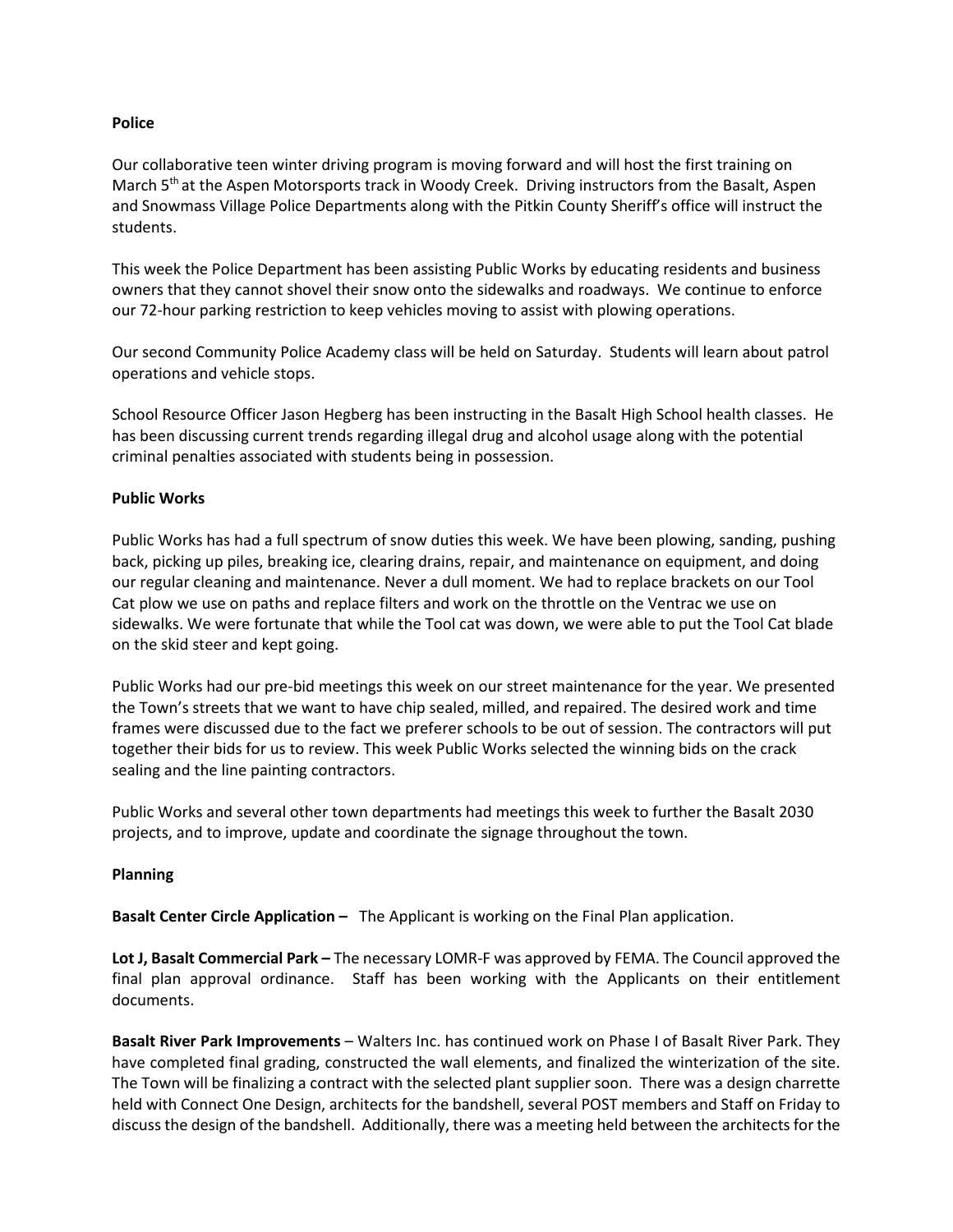bus station/public restrooms, RFTA, and Staff to discuss details of the bus station and public restroom design.

**Midland Avenue Streetscape Project** – Two RFPs, one for design and one for CM/GC services, were advertised in late January. Proposals on the CM/GC RFP were due on Thursday and three proposals were received. Staff will work on making a recommendation regarding the CM/GC likely bring forward a contract on March 8<sup>th</sup> for the Council's consideration. Additionally, the design team proposals are due today.

**Town of Basalt Photovoltaic and Energy Storage Project** – The Resolution approving the contract with McKinstry was approved by the Council. A project kick-off meeting between the McKinstry team and Town Staff was held last Tuesday. McKinstry will be conducting site visits of the potential sites in mid-March. Staff will continue to work with Holy Cross Energy, the school district, CORE and members of the Green Team. Staff is also working on responses to a request for information on the various sites from McKinstry.

**Other Basalt Forward 2030 Support** – Town Planning Staff also provided support to the Manager for the Basalt Forward 2030 projects. The Team has had several meetings since the last Manager's report to further the implementation of affordable housing.

**Mid-Valley Center Lot 4** – Phase 1A of the Project has been completed except for the landscaping. Resolution approving the contract with Gould Construction was approved by Council. Town Staff and Gould are moving forward with final design of the foundation and building.

**Basalt River Park Development LLC** – A full building permit was issued on the Gallery Building which includes commercial, apartments, and the affordable housing units.

**Development Review/Applications** – Staff also spent time on responding to administrative reviews, complaints and working on land use applications and building permits.

**Green Team –** Staff attended the February CC4CA Board of Directors meeting. Chair Ashley Perl (Aspen) announced her resignation as the Chair of CC4CA as she will be taking a job with Pitkin County. The Board discussed how to proceed with the 2022 yearly retreat with a desire to meet in-person. Key engagement opportunities were discussed including signing a letter expressing concern regarding the latest Comanche 3 coal plant, whether to provide written comments on a proposal to end subsidies for new gas line extensions, the need for strong ozone reduction measures at the March 4, Regional Air Quality Control meeting, and publishing opinion pieces on several key current issues related to wells and energy. CC4CA wins were shared.

**Basalt Early Childhood Coalition** – Staff met with the developer of Stott's Mill to discuss the daycare core and shell that is required to be constructed per the approvals. The Coalition is interested in understanding how they can support the efforts to find a provider for this site. Staff has reached out to the providers stated in the approving ordinance to determine their facilities lease rates which will inform the lease rate of the center at Stott's Mill.

## **Recreation**

Youth League Basketball is wrapping up with the tournament this week and next. The Girls 3<sup>rd</sup> and 4<sup>th</sup> grade Purple Team played in the championship round last evening against a tough Glenwood Springs team and unfortunately did not win.